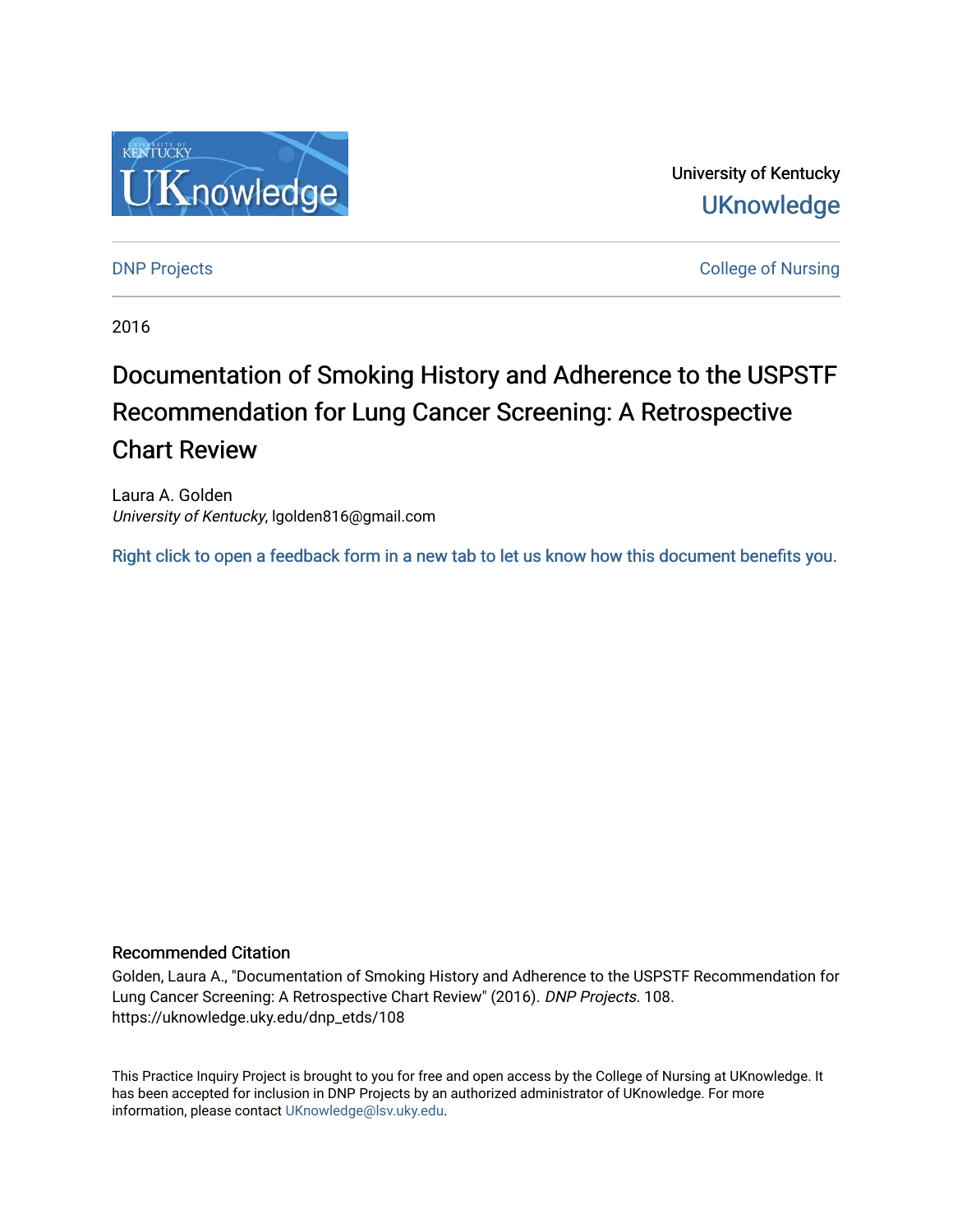### Final DNP Project Report

Documentation of Smoking History and Adherence to the USPSTF Recommendation for Lung Cancer Screening: A Retrospective Chart Review

Laura A. Golden

University of Kentucky

College of Nursing

Fall 2016

Elizabeth Tovar, PhD, APRN – Committee Chair

Chizimuzo T. Okoli, PhD, MPH, MSN, RN - Committee Member

Shirl Johnson, DNP, RN, CNS, MHA, BB – Committee Member/Clinical Mentor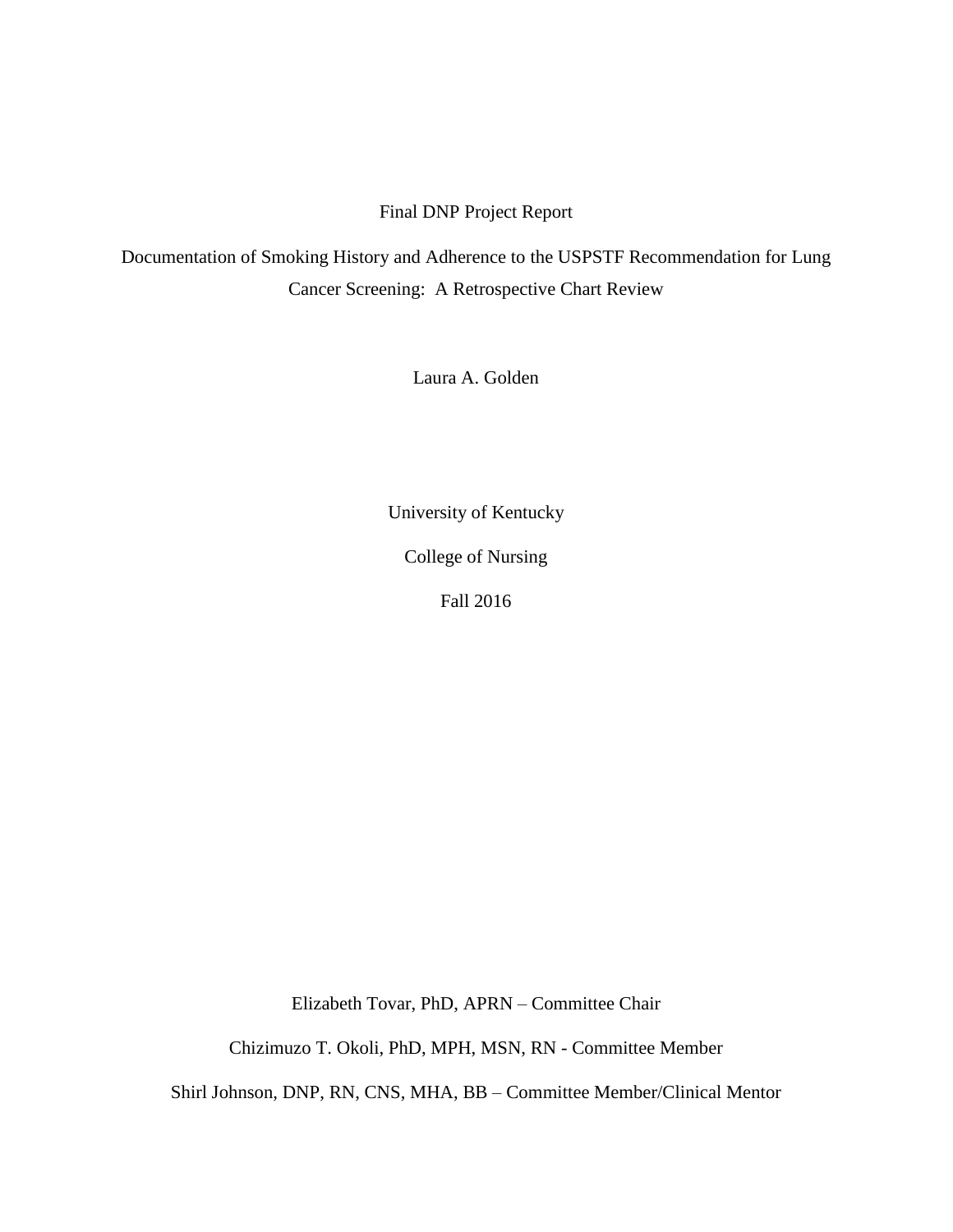#### Acknowledgements

I would like to thank my family for their support during the past 3 years. My children Melissa,

Alyson, and Jack and my husband Kevin have been my motivation while completing this journey. Additional thanks goes to Maryann McCafferty and Janice Gibbs who encouraged me to apply for this program and gave me moral support along the way. Final and sincere thanks to Norton Healthcare and the University of Kentucky who collaborated to make this cohort possible and for choosing me to be part of it, I am eternally grateful.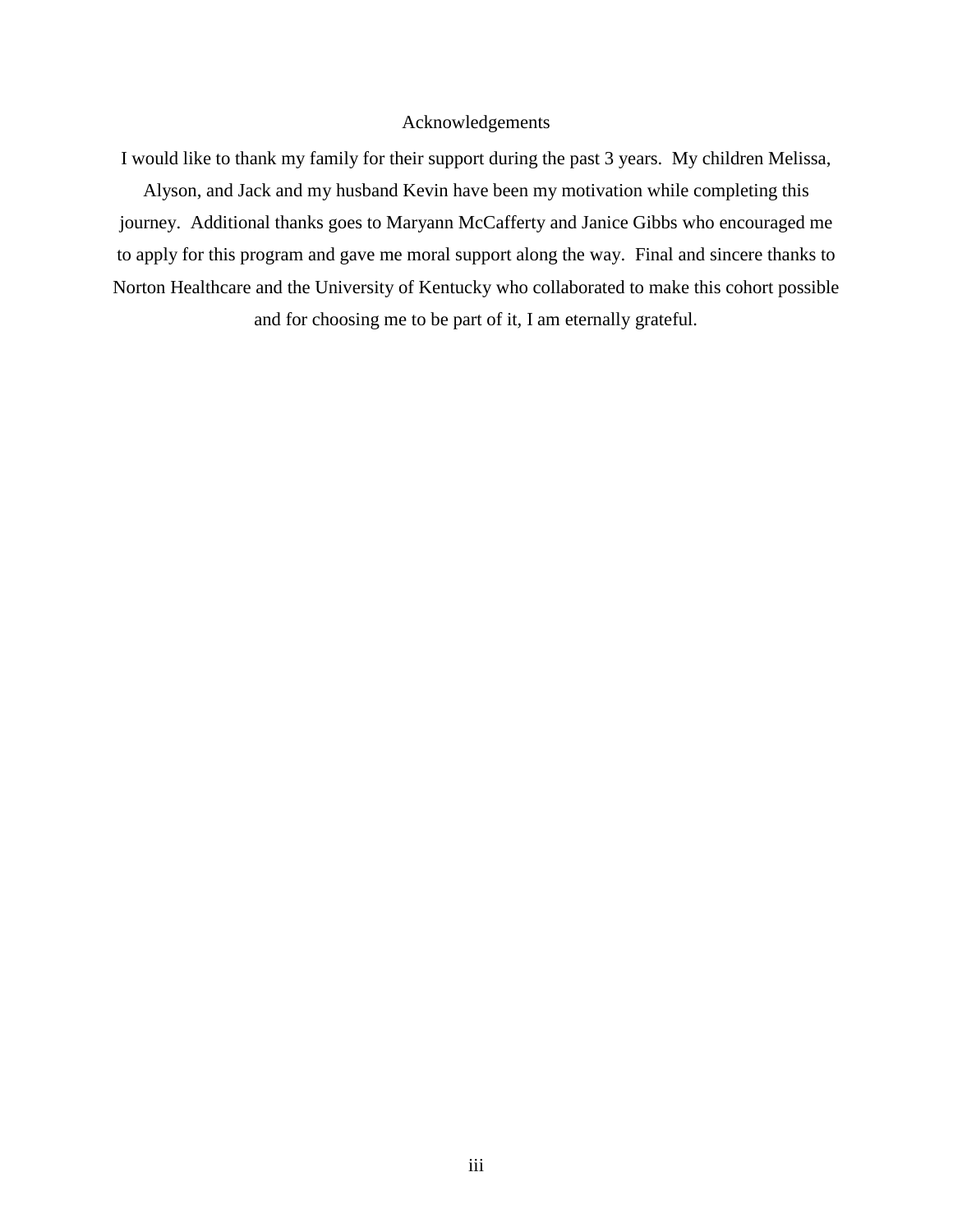# Table of Contents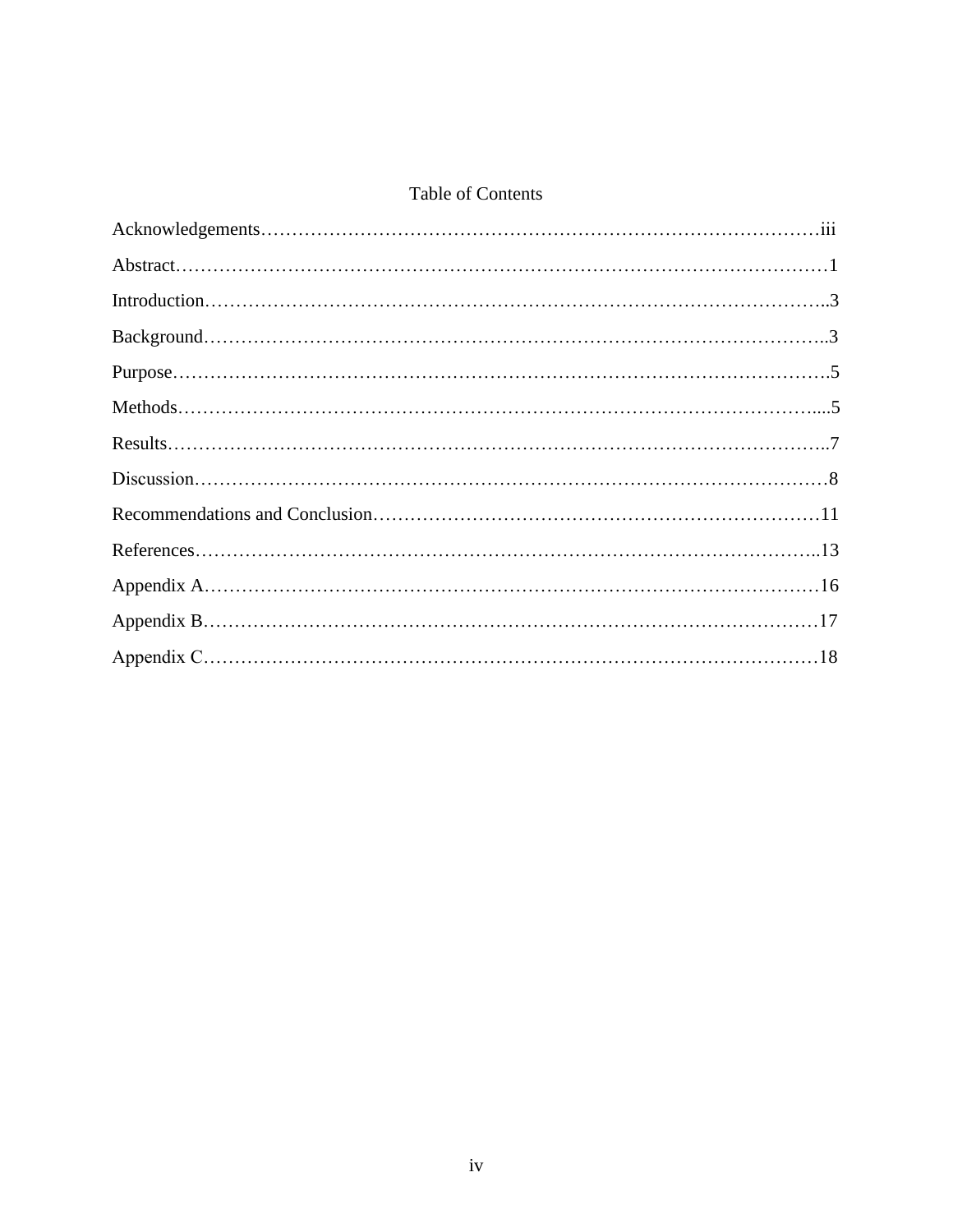#### Abstract

**Purpose:** The purpose of this project was to evaluate provider compliance with documentation of smoking history and, if criteria met, referral for lung cancer screening as recommended by the United States Preventive Services Task Force in 2013.

**Methods:** A retrospective chart review was conducted using an electronic medical record (EMR) at a large, rural community family practice clinic. Patients meeting inclusion criteria of having a smoking history (current or past) of 30 pack years, aged 55 to 80 years, and no history of lung cancer diagnosis were included for randomization. One hundred patients were selected from 300 randomized charts; five were excluded due to not meeting criteria. The number of patients with completed smoking history and appropriate referral for lung cancer screening were calculated. Descriptive statistics were used to analyze the data.

**Results:** From the electronic medical records reviewed (n=95), only 48.4% (n=46) of patients had pack years completed. Among all patients, lung cancer screening criteria eligibility were met in 44.2% (n=42) of the patients while 51.6% (n=49) were unknown due to incompleteness of their smoking history. Among patients who had documentation of pack years completed (n=46), 42 (91%) were eligible for screening. None of these patients had a computed tomography scan (CT) ordered or completed. Only one (1.1%) patient of the 95 reviewed in this practice was referred for lung cancer screening. This patient did not have smoking history completed nor did this patient follow up to complete the screen.

**Conclusion:** Without completion of patients' smoking history, including length of smoking and packs per day, proper risk assessment for lung cancer cannot be completed. Risk assessment is key to determining eligibility for referral thus prompting providers to initiate referrals for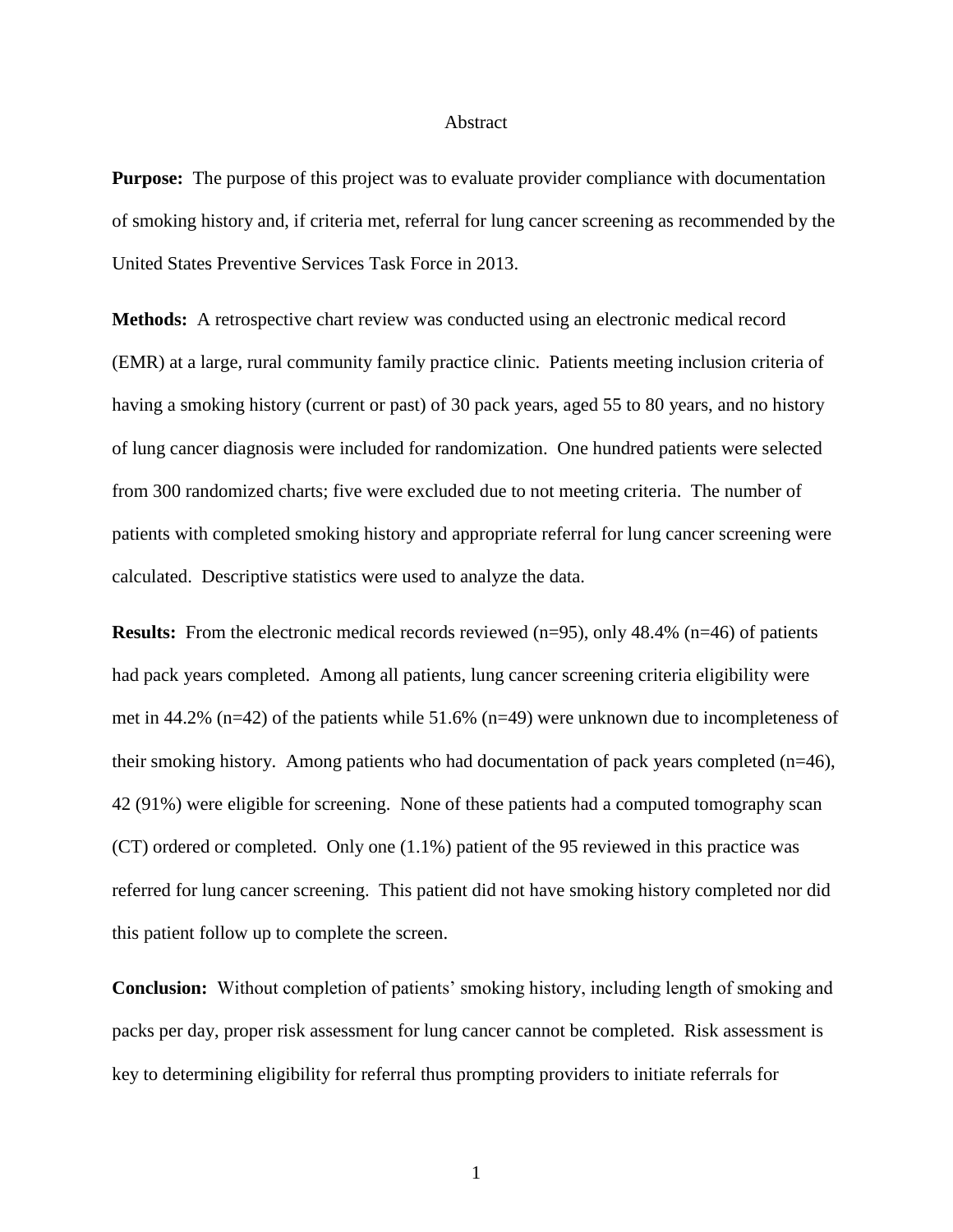screening. Noting a 20% reduction in death due to lung cancer with low dose CT, 19 patients from this sample of 95 could face death related to lung cancer due to lack of screening. Recognizing that only 1.1%  $(n=1)$  of the reviewed patients was recommended for screening, it is imperative to educate providers on assessing patients for eligibility, providing face to face counseling, making referrals, and evaluating the effectiveness of the EMR screening tool. Implementing such measures can enhance detection of early stages of lung cancer and improve survival rates.

*Keywords:* lung cancer, screening, low dose CT scanning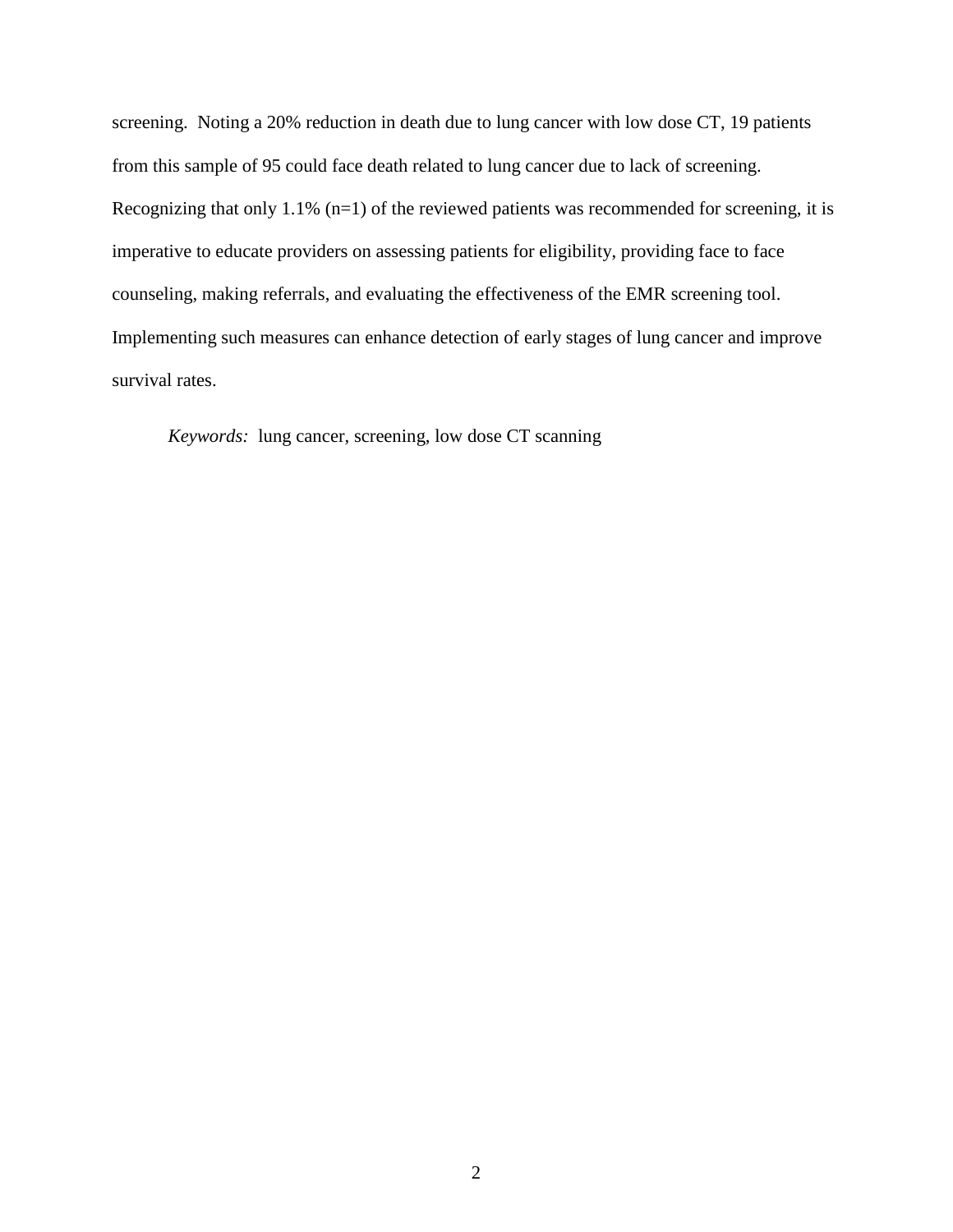Documentation of Smoking History and Adherence to the USPSTF Recommendation for Lung Cancer Screening: A Retrospective Chart Review

#### **Introduction**

Lung cancer is the second most common cancer and is the leading cause of cancer death in the United States (U.S. Department of Health and Human Services [USDHHS], 2015). Cigarette smoking is linked to 87% of lung cancer deaths in men and 70% of lung cancer deaths in women (National Cancer Institute, 2014). The American Cancer Society (ACA; 2016) reported that in 2016 an estimated 224,390 people will receive the diagnosis of lung cancer in the United States and an estimated 158,080 people will lose their lives from this disease. In Kentucky, approximately 4,960 new cases and 3,570 deaths will result from lung cancer during 2016 (ACA, 2016). Results from the National Lung Screening Trial (NLST) documented 20% fewer lung cancer deaths among participants who underwent three annual low dose CT scanning for early detection of lung cancer versus 6.7% fewer deaths in those who received chest radiography (Humphrey, Deffebach, Pappas, Baumann, Artis, Mitchell, Zakher, Fu, & Slatore, 2013). With early detection of lung cancer and 20% fewer deaths, we could see a reduction of more than 31,600 deaths per year in this country, including 714 fewer in Kentucky.

#### **Background**

The US Preventive Services Task Force (USPSTF) released a B recommendation for lung cancer screening in December 2013. This recommendation is for annual lung cancer screening using low dose computed tomography (LDCT) in adults aged 55 to 80. The USPSTF B recommendation states "there is high certainty that the net benefit is moderate or there is moderate certainty that the net benefit is moderate to substantial" (United States Preventive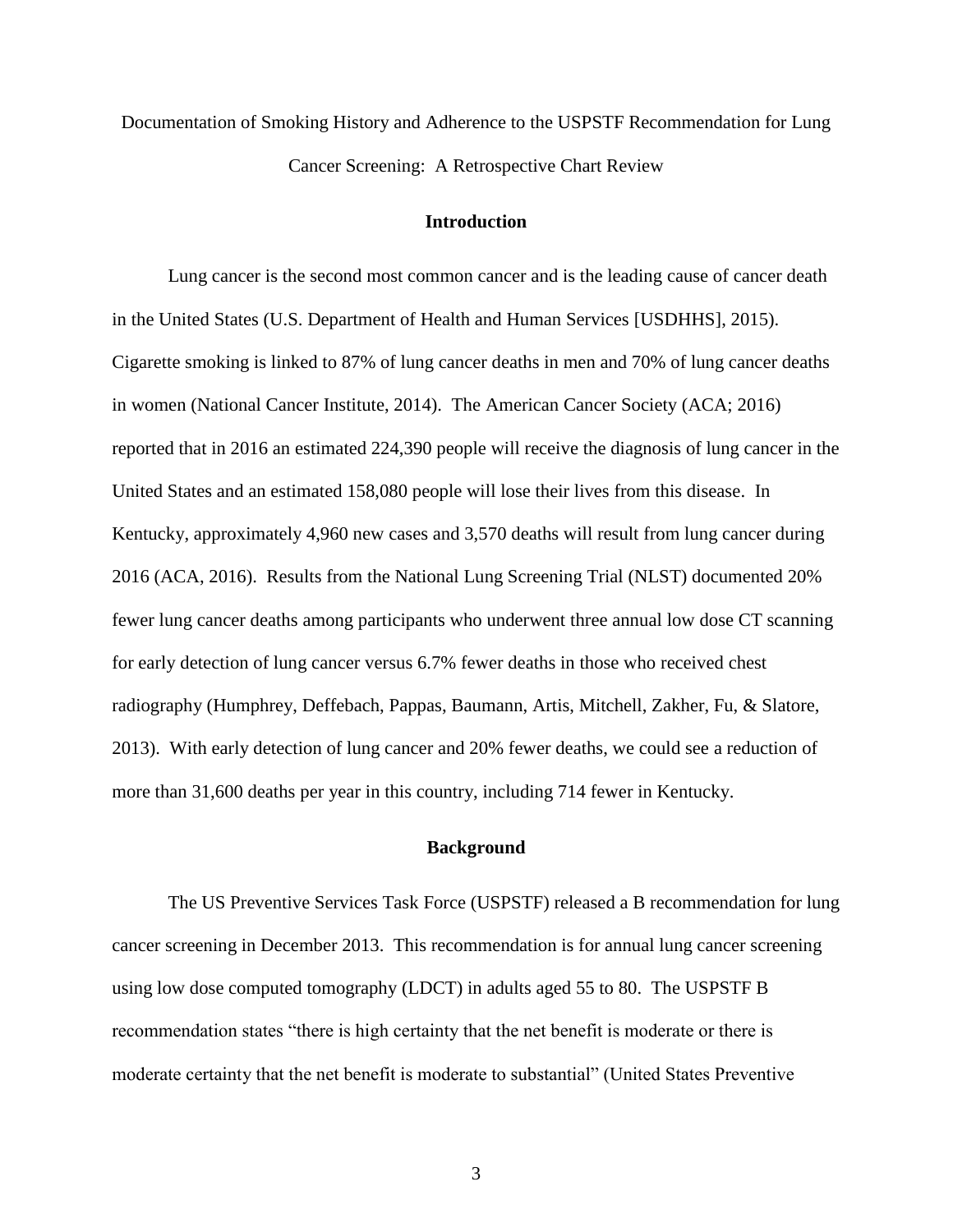Services Task Force [USPSTF], p. 98, 2015). To meet the criteria for LDCT, the patient must have a 30-pack year smoking history (average number of packs smoked per day times the number of years smoked), must either currently smoke or quit smoking in the past 15 years, be asymptomatic of lung cancer and have never had a diagnosis of lung cancer. Annual screening is recommended or until the patient has not smoked for more than 15 years, has limited life expectancy, or is not able or willing to seek curative lung surgery if a cancer diagnosis ensues (USPSTF, 2015).

The recommendations provided by the USPSTF were based on the National Lung Screening Trial results. Along with this agency, the American Cancer Society, American Association for Thoracic Surgery, American College of Chest Physicians, American Society of Clinical Oncology, American Thoracic Society, American Lung Association, and the National Comprehensive Cancer Network Guidelines have all endorsed LDCT scanning for lung cancer screening (Humphrey, et al., 2013). These organizations have varied inclusion criteria, though they are not very different from the USPSTF recommendation.

Low dose CT screening for lung cancer is vital for patients who meet the described criteria per the USPSTF. Prior to the release of the USPSTF lung cancer screening recommendation, Eberth and Sercy (2015) conducted a survey of 82 institutions associated with the Society of Thoracic Radiology. An active screening program was identified in 54 (66%) of the responding surveys but 28% of respondents reported low screening rates. In 2014, a second survey reported active lung cancer screening programs in 62 of 75 (83%) reporting facilities. The survey data concluded that there was an increase in institutions with lung cancer screening programs, an increased number of patients being screened, and improved smoking cessation counseling integrated with the lung cancer-screening programs (Eberth & Sercy, 2015).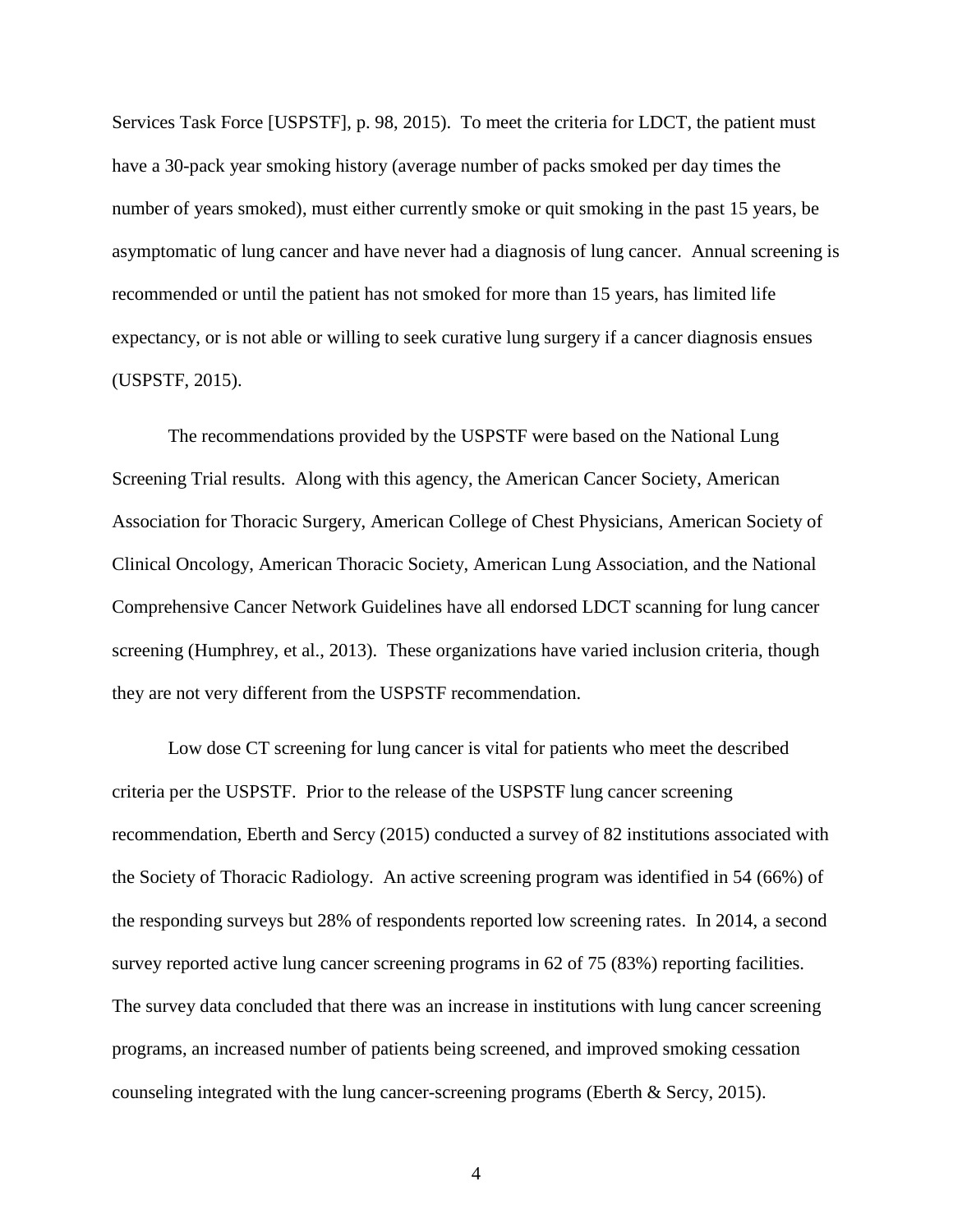#### **Purpose**

A necessary antecedent to identifying at risk patients is to assess risk factors associated with lung cancer. With knowledge of risk factors, patients who would benefit from screening can be identified. The current state of screening practices at the clinic of interest in this study is unknown. Effective execution of the USPSTF recommendation requires knowledge of current smoking status and complete smoking history. Therefore, the purpose of this study is to evaluate the current rates of complete smoking history assessment and whether management of at risk patients has occurred based on USPSTF recommendations. In addition to assessing history completion and referral for screening, this study will review individual patient follow-up with lung cancer screening.

#### **Methods**

#### **Study Design**

This is a descriptive study using a retrospective electronic medical record (EMR) review. A random sample of 300 records was selected from 2,010 medical records of patients during the period of January 1, 2015 through December 31, 2015, who had a diagnosis of current or past smoking and were in the age range of 55 to 80. The sample was chosen from the first 100 of the 300 patient records with a completed smoking status (current or former). The smoking history is not a mandatory field in the EMR and the patient may have an ICD 9 or ICD 10 diagnosis code of smoking or smoking history without this section being complete. The patient population of interest had the following inclusion criteria: identified as a smoker (ICD 9 305.1 or ICD 10 F17.210) or previous smoker (ICD9 V15.82 or ICD 10 Z87.891), 55 to 80 years of age, a 30 pack-year smoking history as a current smoker or quit within the past 15 years, any race, ethnic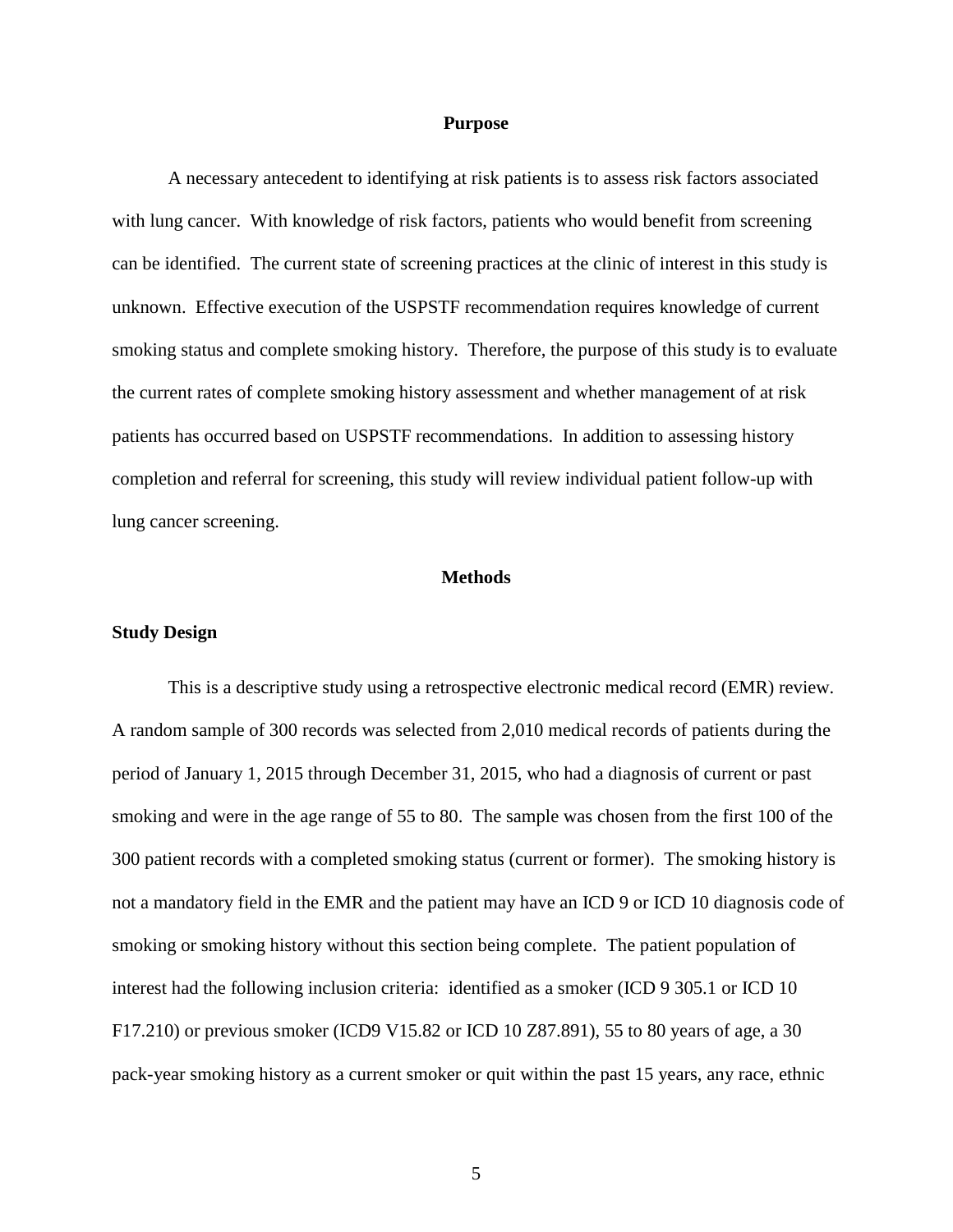background, or gender. The documentation reviewed was from annual exams or follow up exams monitoring for any reason over one year. Exclusion criteria for this study were patients who never smoked, were less than 55 years or older than 80 years of age, had a less than 30 pack year history, symptoms of lung cancer, or a current or past diagnosis of lung cancer . The Institutional Review Board from the University of Kentucky and the Norton Healthcare Office of Research Administration granted approval for this study.

#### **Population**

The patient population reviewed was from a family practice office serving suburban and rural patients in Bullitt County, Kentucky. One hundred patient charts were reviewed from a possible 2,010 patients, in retrospect, for this descriptive study. The patient population of interest had the following inclusion criteria: identified as a smoker (ICD 9 305.1 or ICD 10 F17.210) or previous smoker (ICD 9 V15.82 or ICD 10 Z87.891), 55 to 80 years of age, a 30 pack-year smoking history as a current smoker or quit within the past 15 year, any race, ethnic background, or gender. The documentation reviewed was from annual exams or follow up exams monitoring for any reason over one year. Exclusion criteria for this study were patients who never smoked, were less than 55 years or older than 80 years of age, had less than a 30 pack-year history, symptoms of lung cancer, or a current or past diagnosis of lung cancer.

#### **Data Analysis**

Patient demographics collected included age, race, gender, and type of insurance. Other variables in the study included whether smoking status was completed in the history section of the EMR, was smoking status complete with the amount smoked per day, years of smoking updated, and pack years calculated. Further variables included total pack year history, whether a referral for LDCT scanning occurred (if criteria met), and if the screening was completed within 6 months.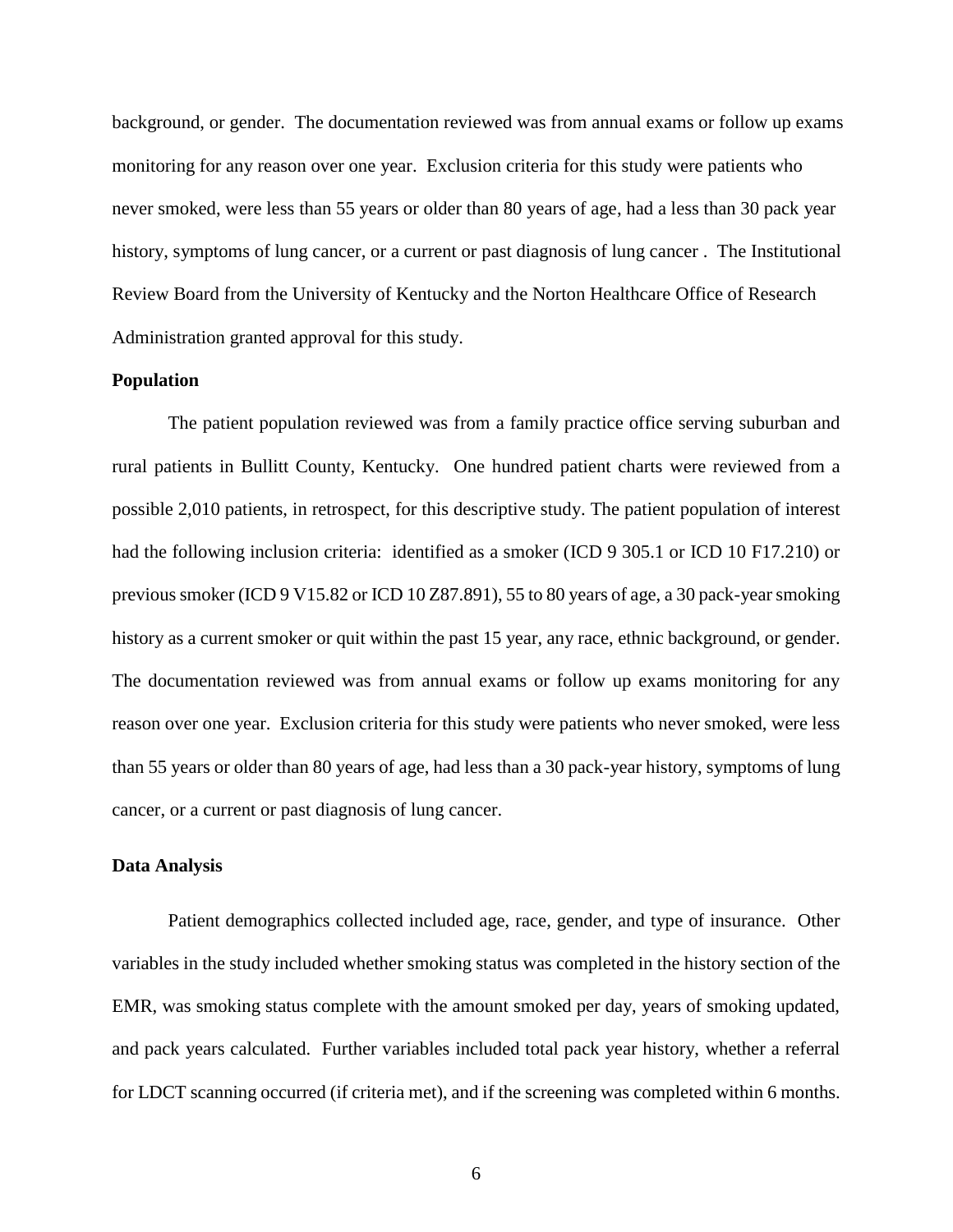A Microsoft Excel spreadsheet for data collection was used for this review (see Appendix A). An online random number calculator was used to select 300 records from 2,010; the calculator provided equal chance for any of the numbers 1 through 2,010 to be chosen (Stat Trek, 2016). The first 100 patients with a current or former smoking status were included for data collection, numbered one through 100, and de-identified to protect patient information. Of the 100 patients chosen through randomization, two were excluded due to having a history of lung cancer and three were excluded with a pack year history of less than 30 years. Thus, 95 patient records were selected for this study.

Data analysis was completed using IBM SPSS Statistics Version 22. Screening practices and referral data were analyzed using descriptive statistics including frequencies, means, and percentages (SPSS Version 22, 2013).

#### **Results**

The mean age of this sample was 63.96, with a range of 55 to 80, standard deviation of 6.4. Female patients accounted for 51.6% (n=49) of the sample population. Ninety-eight percent of patients were Caucasian with the remaining 2.1% being of other race, no patients in this study were African American. The majority of patients were insured with either Medicare (41%) or private insurance (41.1%), Medicaid patients made up 14.7% of the population, other government insured patients, such as Tricare, were 2.1%, and 1.1% had an unknown insurance status.

Former smokers comprised 59% ( $n=56$ ) of the study population, 41% ( $n=39$ ) of patients were current smokers. The amount smoked (packs per day) was complete on 62.1% (n=59) of patients and duration of smoking was completed on 51.6% (n=49). Calculation of pack years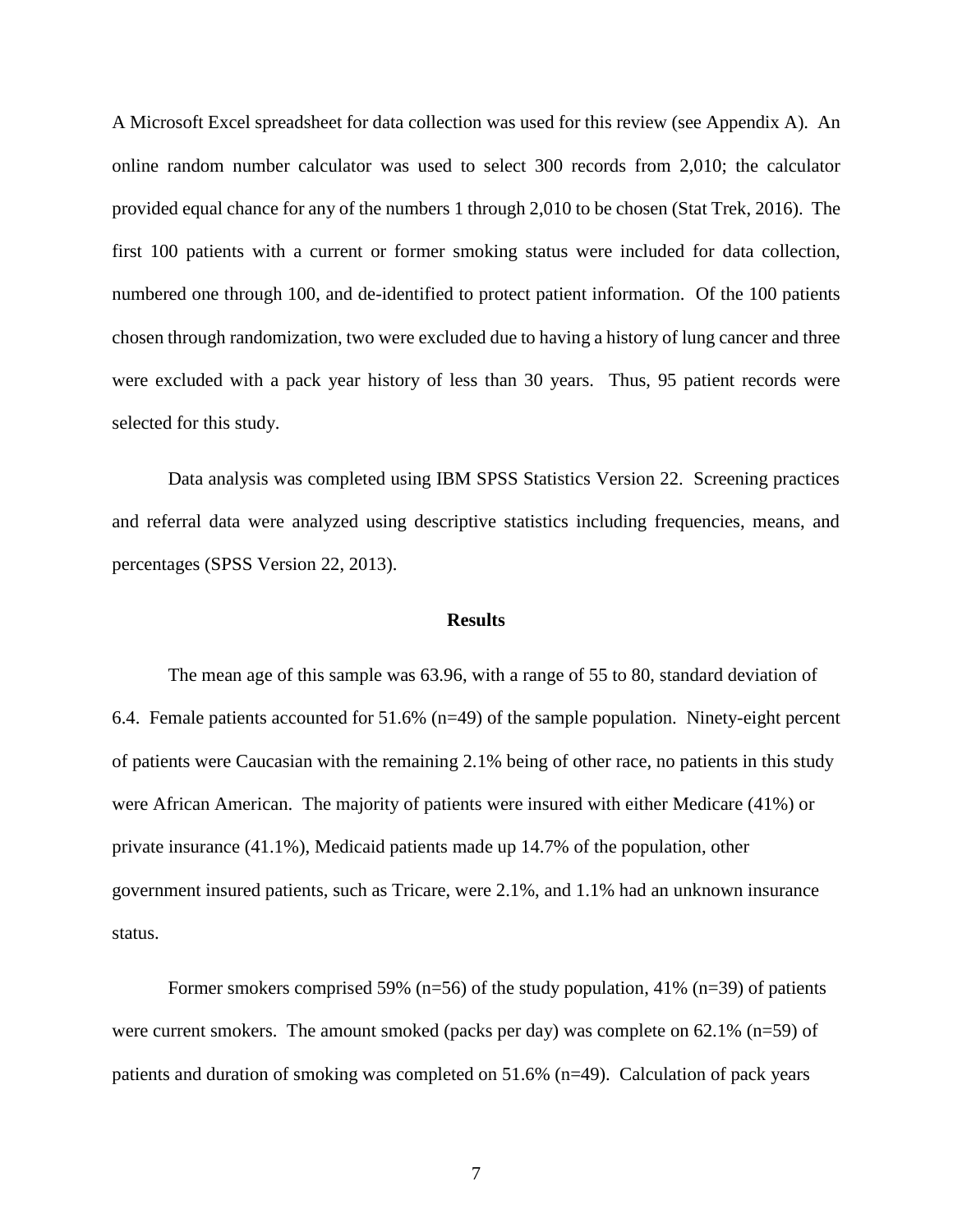requires both amount smoked and duration of smoking,  $48.4\%$  (n=46) of patients had this recorded in their smoking history. Among patients with completed pack year history, 91% (n=42) of patients were deemed eligible for lung cancer screening based on USPSTF criteria.

In the sample of 95 patients, only one (1.1%) received referral for lung cancer screening. The single patient was elderly person, identified as a current smoker with a four packs per day smoking history. The duration of smoking was not completed so in this review he was not included in the subgroup analysis of patients with sufficient documentation to determine eligibility. It was assumed this patient, with the number of packs per day smoked, met criteria. This patient did not complete the screening during the reviewed 6 months from the referral. None of the patients meeting criteria was referred for screening and no patients in this sample received a LDCT for lung cancer screening.

#### **Discussion**

The results of this retrospective chart review reveal an opportunity for improvement in completion of patient smoking history and referrals for lung cancer screening in this primary care clinic. The main issues noted in this study are incomplete documentation of smoking history and lack of referral for lung cancer screening for eligible patients. Among patients who had a smoking status documented, less than half had pack years calculated and thus eligibility for LDCT could not be determined. Criteria eligibility was noted in 42 (91%) of the 46 patients with pack year history documented, none of these patients was referred for lung cancer screening. The fact that only one patient from the sample of 95 had a LDCT ordered suggests that this procedure is not being done, with or without the calculation. This missing indicator of pack year history leaves providers unable to determine eligibility for lung cancer screening.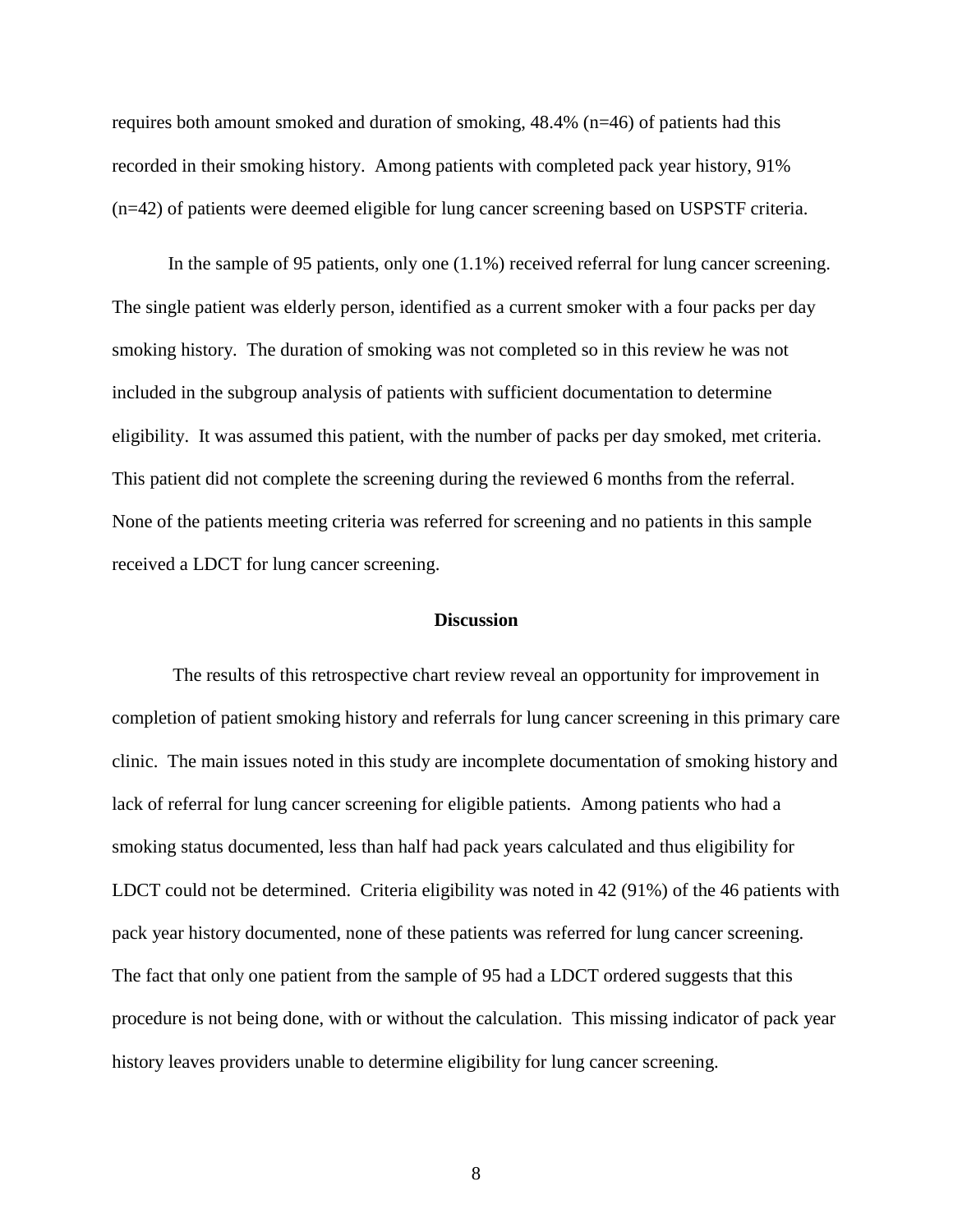A variety of barriers to lung cancer screening exist, frequently cited ones include lack of awareness of the USPSTF recommendation, patient financial concern and insurance coverage, and potential patient harm with false positive findings. Lewis, et al. (2015) noted in a survey of 218 primary care providers that 53% were not aware of all guideline criteria for lung cancer screening. Concern for patient cost was reported by 86.9% of providers (including cost of follow-up diagnostic testing) and 82.7% were concerned about patient harm with false positive results (Lewis, et al., 2015). Provider time is an additional concern for completing screening. For example, a study was conducted with primary care providers in New Mexico regarding attitudes and beliefs for lung cancer screening (Hoffman, et al., 2015). Through a semistructured interview, the researchers found that while most primary care providers felt lung cancer screening was good practice, they were concerned that time, with the already limited time with patients, adding screening with patient counseling may stress overwhelmed providers (Hoffman, et al., 2015). The interviews conducted by Hoffman, et al. (2015) also found lack of knowledge of the recommendation and patient financial concerns were additional barriers identified by primary care providers.

Another important barrier to consider in LDCT recommendations by providers is the low compliance with complete patient smoking history. Medical assistants (MA) are tasked with updating the patient's history, including smoking. Providers should conduct a review of history updates and, if the patient meets age and pack year history criteria, should complete a checklist to determine further eligibility. If either of these steps are omitted, the patient may miss the opportunity for screening. Identifying opportunities with a focus group of MAs and primary care providers is needed for process improvement, identification of barriers and facilitators, and increasing the number of patients screened for lung cancer.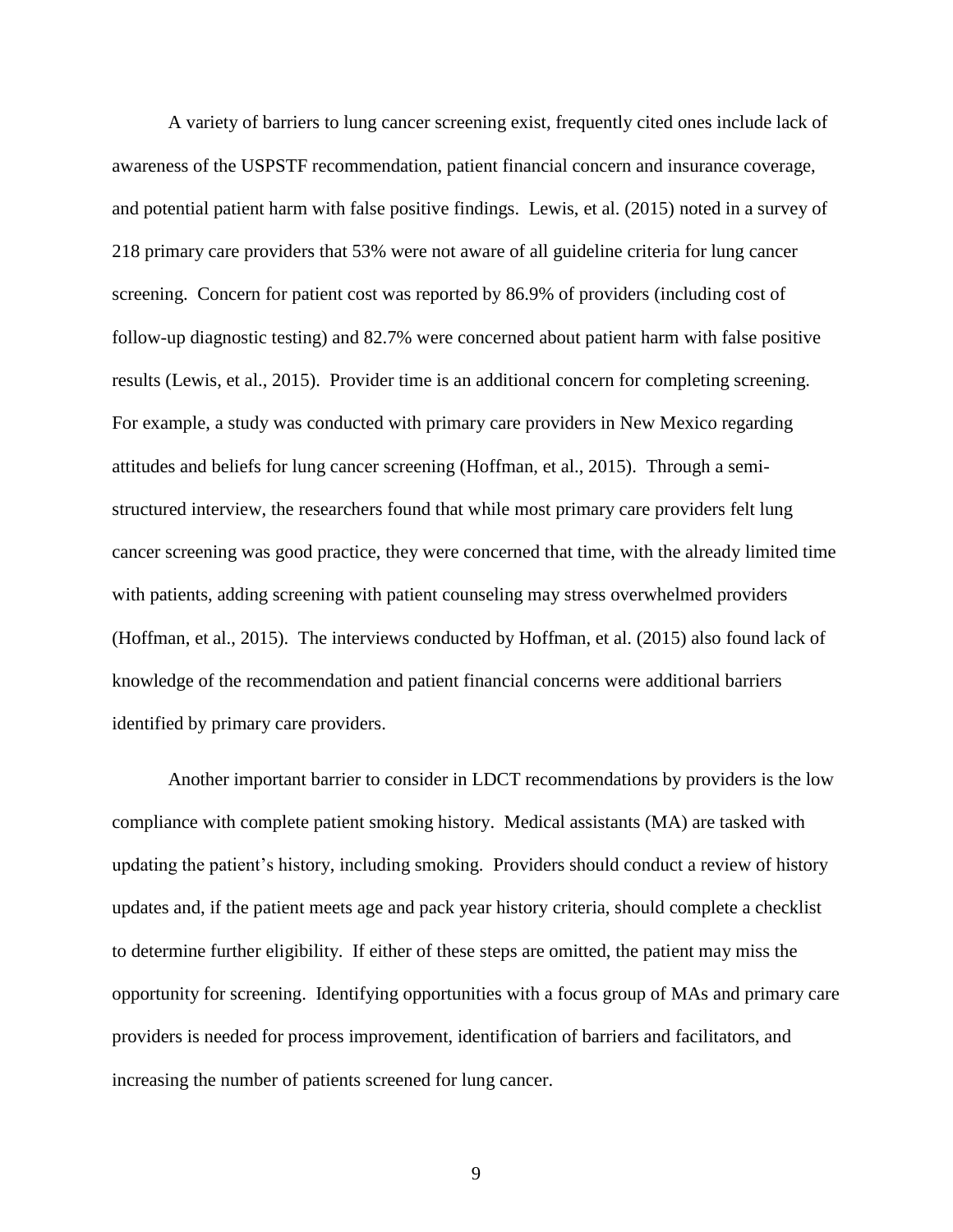Since the inception of this retrospective review, the healthcare organization involved in this study educated providers and staff in the primary care setting on the subject of lung cancer screening. The organization implemented a best practice advisory (BPA) in the health maintenance section of the electronic medical record early in 2016. The BPA prompts providers to determine a patient's eligibility for screening by reviewing the smoking history. A question box opens when an order is placed for a lung cancer screening CT to assist with determining further eligibility based on age, symptoms or history of lung cancer, and if face-to-face counseling and shared decision making occurred. Answering yes to these questions helps determine coverage eligibility, thus avoiding costs to those who do not meet screening criteria. In addition, a nurse navigator is available to assist patients through the process of screening completion and the need for further testing. The nurse navigator provides individual support to patients, guiding them through all portions of the process.

The USPSF issued a clinical guideline based on lung cancer screening recommendations in 2014. The guidelines include considerations for integrating lung cancer screening into practice. The guidelines outline proper screening for eligibility and screening intervals. Implementation of smoking cessation counseling should be included as part of the screening program in addition to receiving counseling prior to referral. Shared decision making between providers and patients allows patient questions to be answered. Continued discussion about the risk of false-positive results, and need for follow-up testing for positive results should also be included in the program. Standardized screening should be based on the recommendations of the USPSTF and follow up protocols should be established and clear (Moyer, 2014).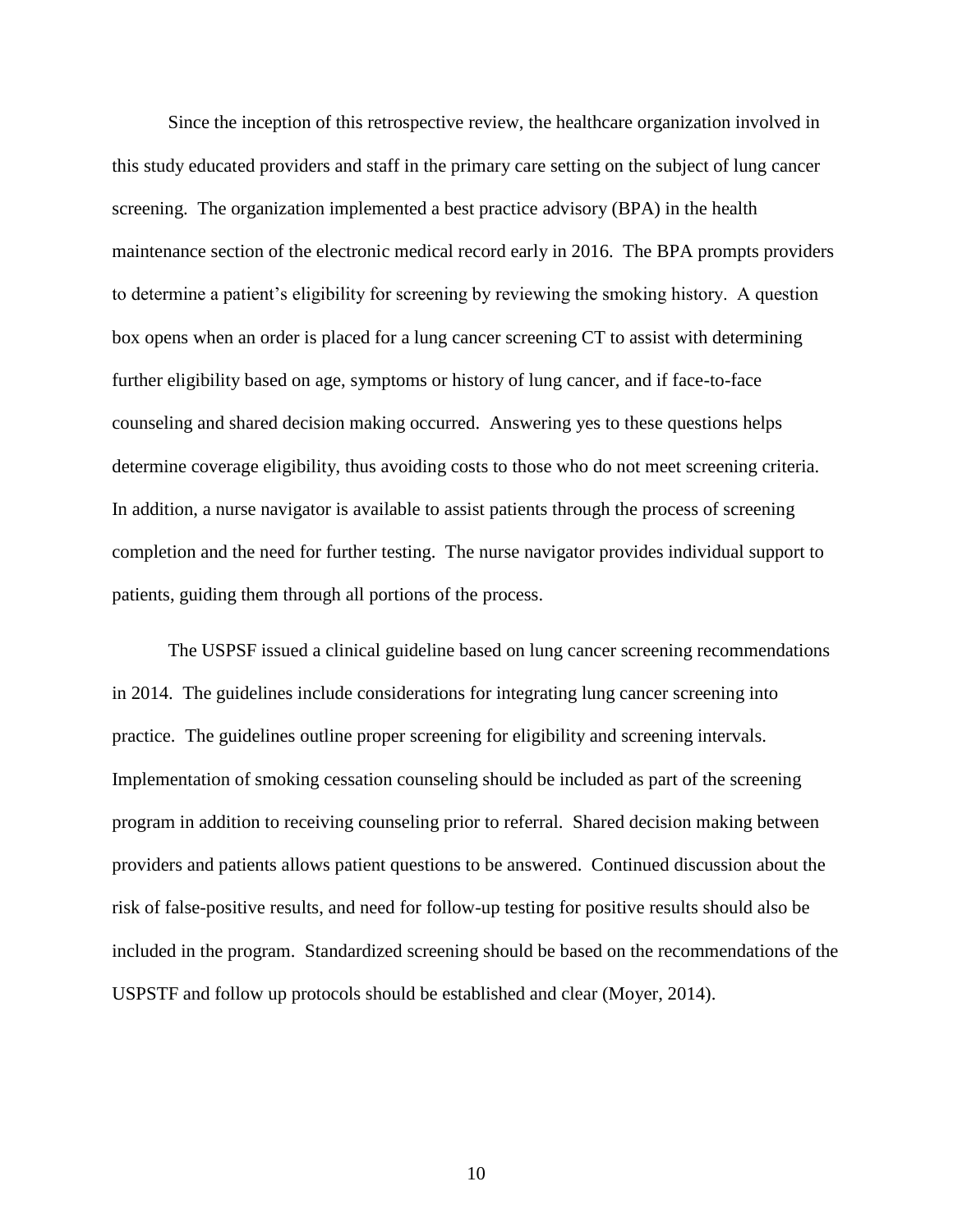#### **Limitations**

Although this study provided valuable information regarding the need to improve completion of smoking history and the number of referrals, some limitations were noted. The first limitation of this study is lack of racial diversity. The population was primarily Caucasian with no African American patients identified. This likely did not affect the statistical outcome, as the intent was to identify provider compliance with screening and referral, and not to identify racial disparities in screening practices. An additional limitation is that it is not known if lung cancer screening occurred at a facility other than where this retrospective review was performed. As such, it is an assumption, at best, that those who were eligible for lung cancer screening did not receive any screening.

#### **Recommendations and Conclusion**

This study found low documentation of smoking history and referral for lung cancer screening. Provider education about lung cancer screening occurred and required health maintenance for lung cancer screening was added to the EMR after this retrospective review. A comparison study is recommended to determine improvement in practice since the lung cancer screening education was implemented in early 2016. A provider focus group is also recommended to determine satisfaction of the EMR screening tool, identify efficiency, facilitators, and barriers to use. A final recommendation is to survey patients for their satisfaction in the process. Questions such as did they complete the screen, if 'no', why not (what were the barriers); if 'yes', were there any concerns with the process (timing, location, out of pocket expenses for uninsured). Early detection of lung cancer is essential in treatment and reduction of lung cancer related deaths by up to 20%. Providers should ensure complete intake of smoking history to serve patients who qualify for lung cancer screening. With new systems in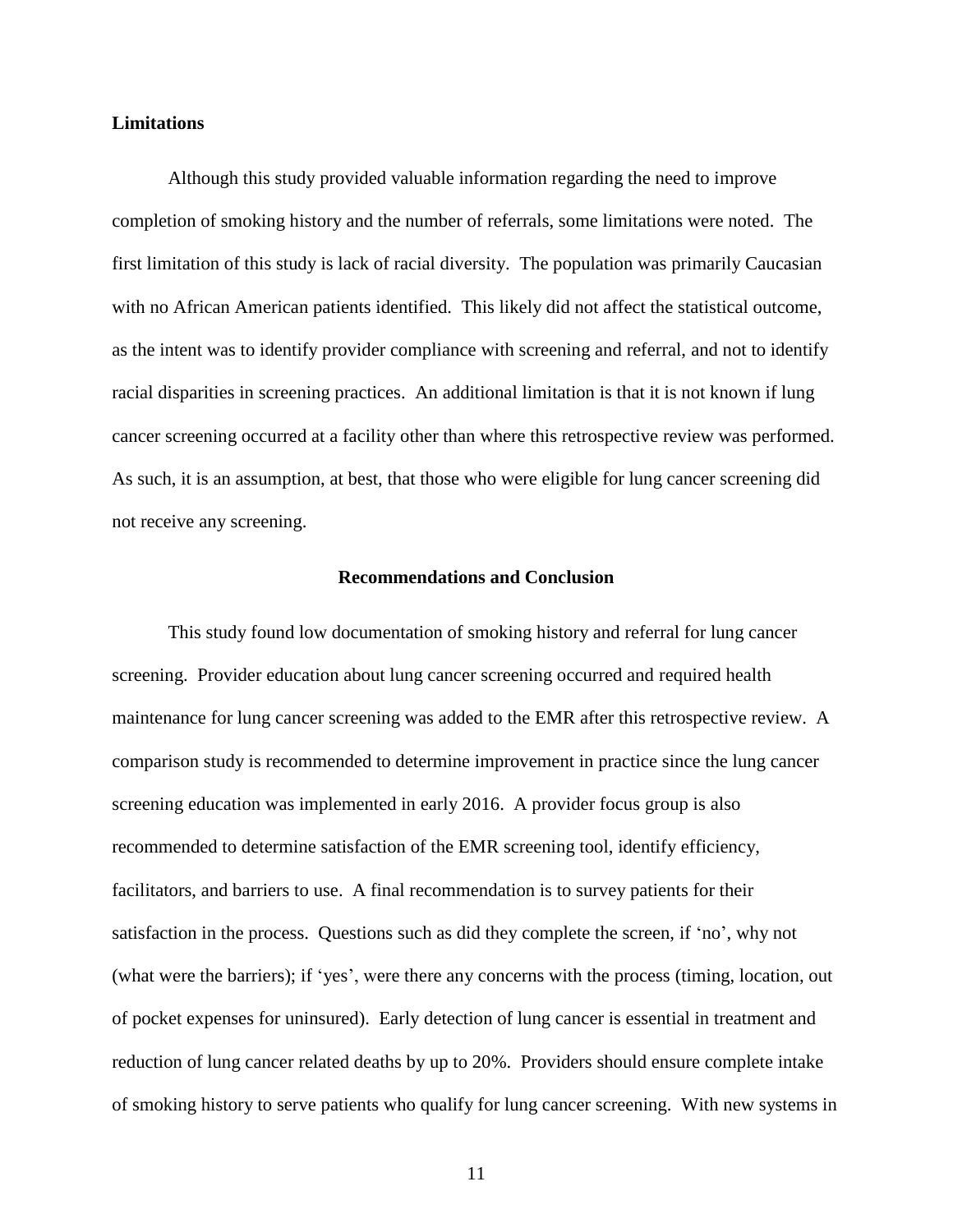place in the EMR to facilitate screening, an increase in complete smoking history and lung cancer screening should occur.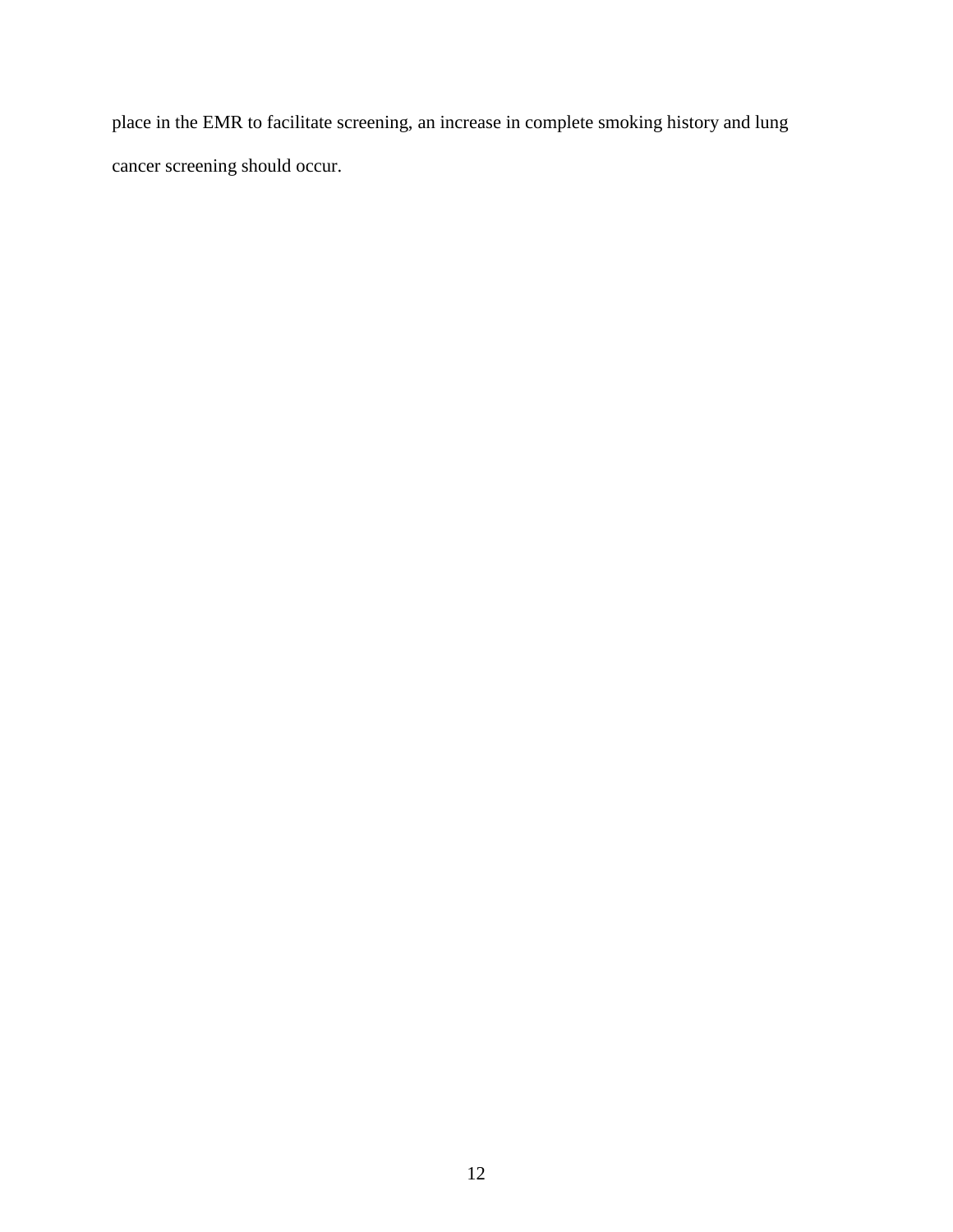#### References

- American Cancer Society. (2015). Cancer Facts and Figures 2015. Retrieved from: http://www.cancer.org/acs/groups/content/@editorial/documents/document/acspc-044552.pdf
- American Lung Association. (2015). Lung cancer screening: Coverage in health insurance plans. Retrieved from: http://www.lung.org/assets/documents/lung-cancer/interactivelibrary/lung-cancer-screening-implementation.pdf
- Centers for Disease Control and Prevention. (2015). Cancer and smoking. (2015). Retrieved from http://www.cdc.gov/tobacco/campaign/tips/diseases/cancer.html
- Centers for Medicare and Medicaid Services. (2015). National coverage determination (NCD) for screening for lung cancer with low dose computed tomography (LDCT). Retrieved from: https://www.cms.gov/Newsroom/MediaReleaseDatabase/Press-releases/2015- Press-releases-items/2015-02-05.html
- Eberth, J.M., & Sercy, E. (2015). Implementation of lung cancer screening in the United States. Changing trends based on a survey of Society of Thoracic Radiology Members. *Journal of Thoracic Imaging,* 30(6). doi: 10.1097/RTI.0000000000000172
- Hoffman, R. M., Sussman, A. L., Getrich, C. M., Rhyne, R. L., Crowell, R. E., Taylor, K. L., …Mishra, S. I. (2015). Attitudes and beliefs of primary care providers in New Mexico about lung cancer screening using low-dose computed tomography. *Preventing Chronic Disease, 12(*108). doi: 10.5888/pcd12.150112
- Humphrey, L., Deffebach, M., Pappas, M., Baumann, C. Artis, K., Mitchell, J. P., Zakher, B., Fu, R., Slatore, C. (2013). Screening for lung cancer: Systematic review to update the U.S. Preventive Services Task Force recommendation. Agency for Healthcare Research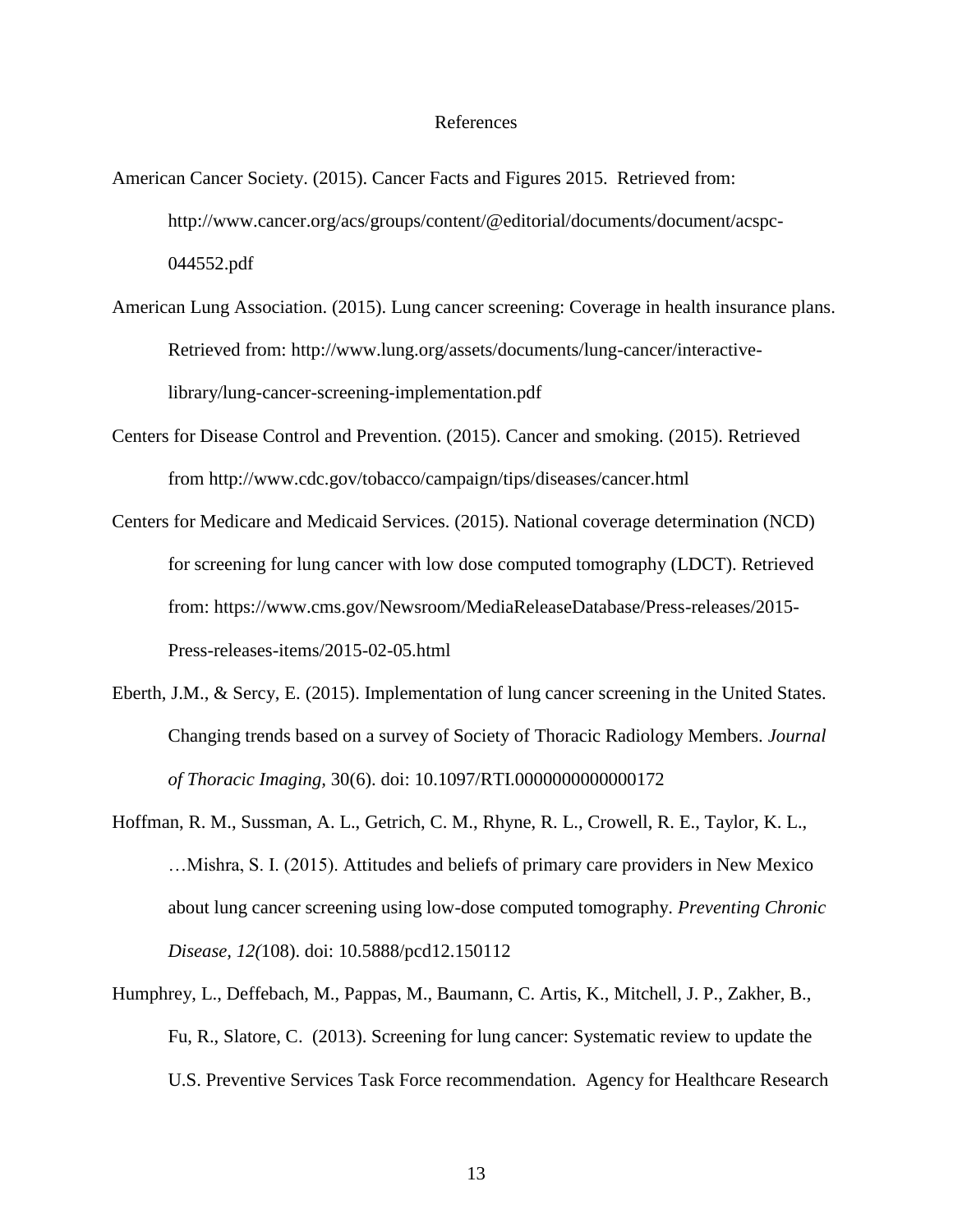and Quality. Retrieved from:

https://www.ncbi.nlm.nih.gov/sites/books/NBK154611/#ch1.s9

- Lewis, J. A., Petty, W. J., Tooze, J. A., Miller, D. P., Chiles, C., Miller, A. A., Bellinger, C., & Weaver., K. E. (2015). Low-dose CT lung cancer screening practices and attitudes among primary care providers at an academic medical center. *Cancer, Epidemiology, Biomarkers & Prevention, 24*(4), 664-670. doi: 10.1158/1055-9965.EPI-14-1241
- Moyer, V. A. (2014). Screening for lung cancer: U.S. Preventive Services Task Force recommendation statement. *Annals of Internal Medicine, 160*(5), 330-338. Retrieved from: http://annals.org/
- National Cancer Institute. (2014). National Cancer Institute: PDQ lung cancer screening. Retrieved from

http://www.cancer.gov/cancertopics/pdq/screening/lung/HealthProfessional

- US Department of Health and Human Services. (2015). Healthy People 2020 Topics & Objectives: Tobacco Use. Retrieved from https://www.healthypeople.gov/2020/datasearch/Search-the-Data?nid=5287
- US Department of Health and Human Services, D. (2015). *Lung Cancer*. Washington, DC: Government Printing Office. Retrieved from: www.cdc.gov/cancer/lung
- US Preventive Services Task Force. (2015). Final Update Summary: Lung Cancer: Screening. Retrieved from:

http://www.uspreventiveservicestaskforce.org/Page/Document/UpdateSummaryFinal/lun g-cancer-screening

SPSS Statistics for Windows (Version 22) {Computer software}. (Released 2013). Armonk, NY: IBM Corporation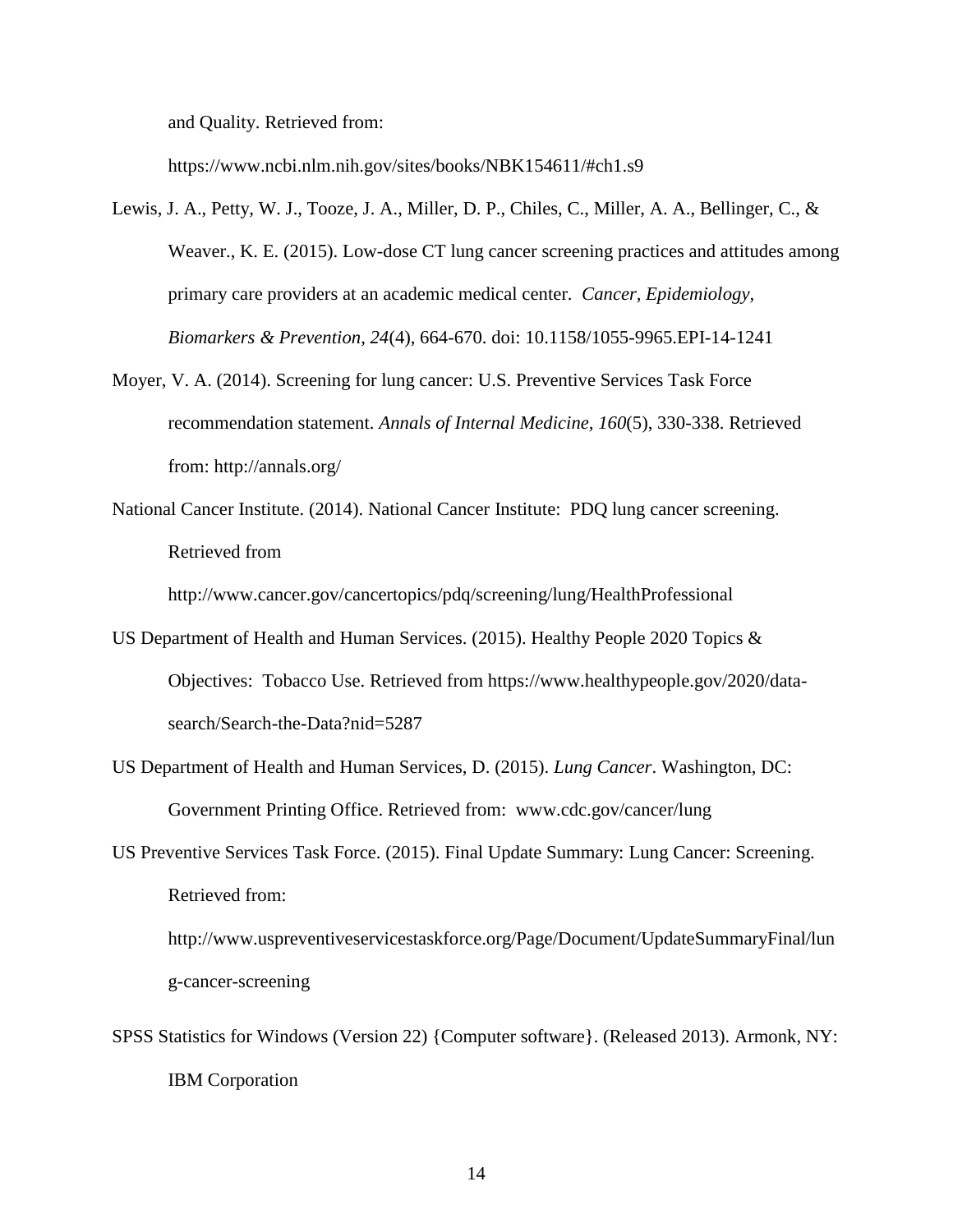Stat Trek. (2016). Random number generator. Retrieved from:

http://stattrek.com/statistics/random-number-generator.aspx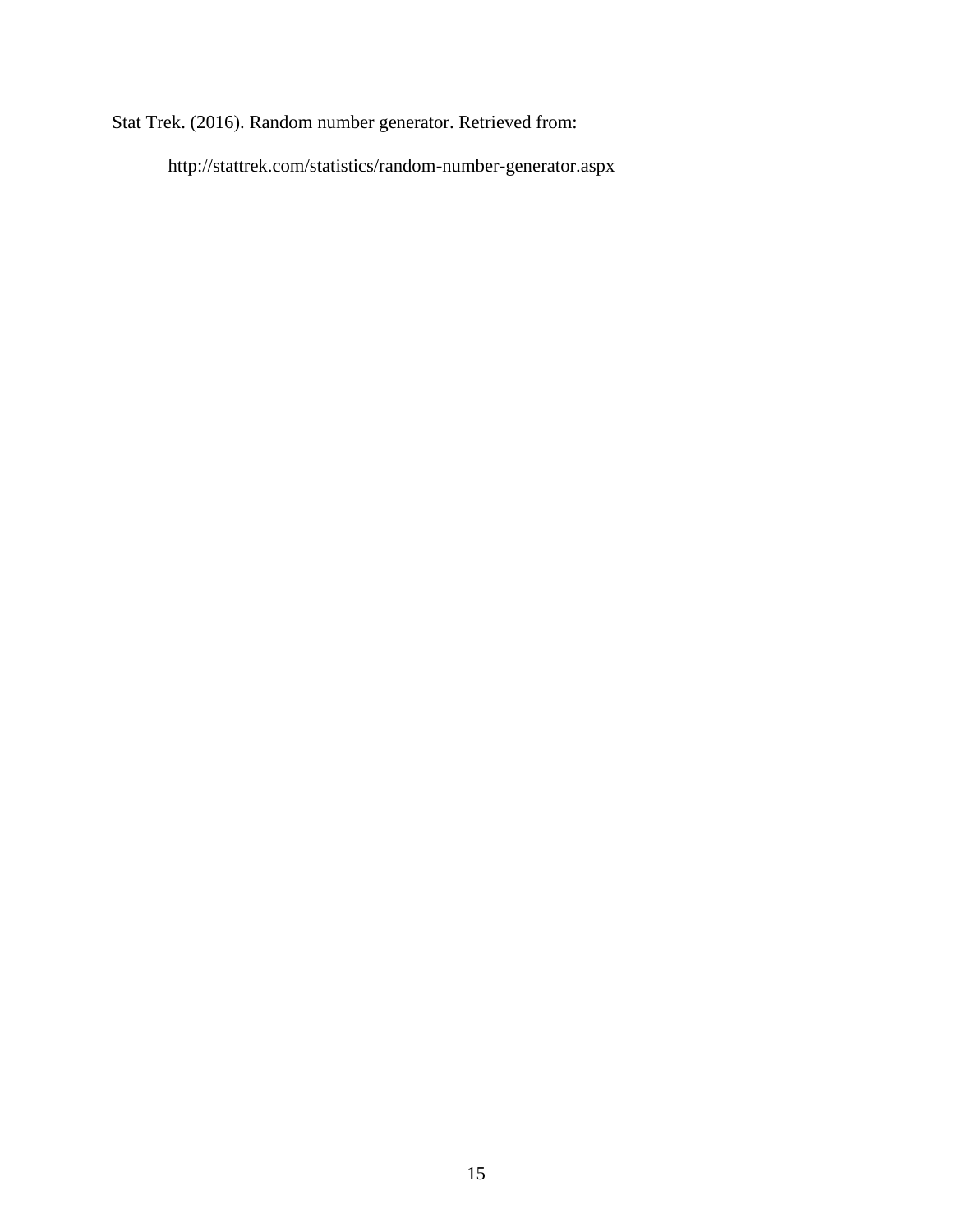# Appendix A

# Table A1

## *Data Collection Tool*

| <b>Smoking status</b> | <b>Smoking status</b>                                        |                                       |                        |                         |               |             |                                            |
|-----------------------|--------------------------------------------------------------|---------------------------------------|------------------------|-------------------------|---------------|-------------|--------------------------------------------|
| complete with         | complete with                                                | Pack year history                     |                        | <b>Referral for</b>     | Screen        | Screen      | Screen completed                           |
| amount smoked         | $\blacktriangledown$ duration of smokin $\blacktriangledown$ | calculated<br>$\overline{\mathbf{v}}$ | Total Pack Year   LDCT | $\overline{\mathbf{v}}$ | Criteria Me - | completed - | within 6 months<br>$\overline{\mathbf{v}}$ |
|                       |                                                              |                                       |                        |                         |               |             |                                            |
|                       |                                                              |                                       |                        |                         |               |             |                                            |
|                       |                                                              |                                       |                        |                         |               |             |                                            |
|                       |                                                              |                                       |                        |                         |               |             |                                            |
|                       |                                                              |                                       |                        |                         |               |             |                                            |
|                       |                                                              |                                       |                        |                         |               |             |                                            |
|                       |                                                              |                                       |                        |                         |               |             |                                            |
|                       |                                                              |                                       |                        |                         |               |             |                                            |
|                       |                                                              |                                       |                        |                         |               |             |                                            |
|                       |                                                              |                                       |                        |                         |               |             |                                            |
|                       |                                                              |                                       |                        |                         |               |             |                                            |
|                       |                                                              |                                       |                        |                         |               |             |                                            |
|                       |                                                              |                                       |                        |                         |               |             |                                            |
|                       |                                                              |                                       |                        |                         |               |             |                                            |
|                       |                                                              |                                       |                        |                         |               |             |                                            |
|                       |                                                              |                                       |                        |                         |               |             |                                            |
|                       |                                                              |                                       |                        |                         |               |             |                                            |
|                       |                                                              |                                       |                        |                         |               |             |                                            |
|                       |                                                              |                                       |                        |                         |               |             |                                            |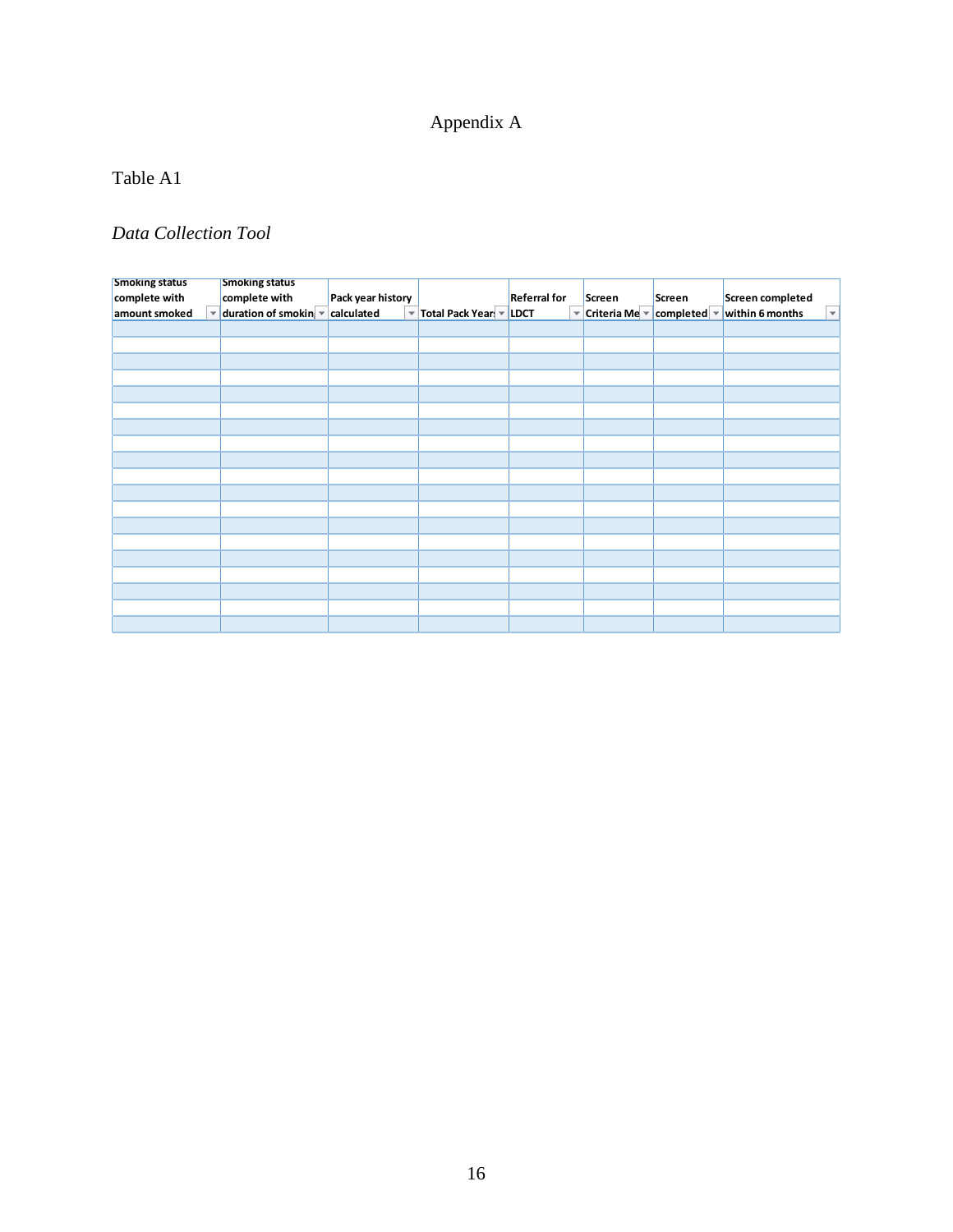



*Figure B1*. Documentation of Smoking History